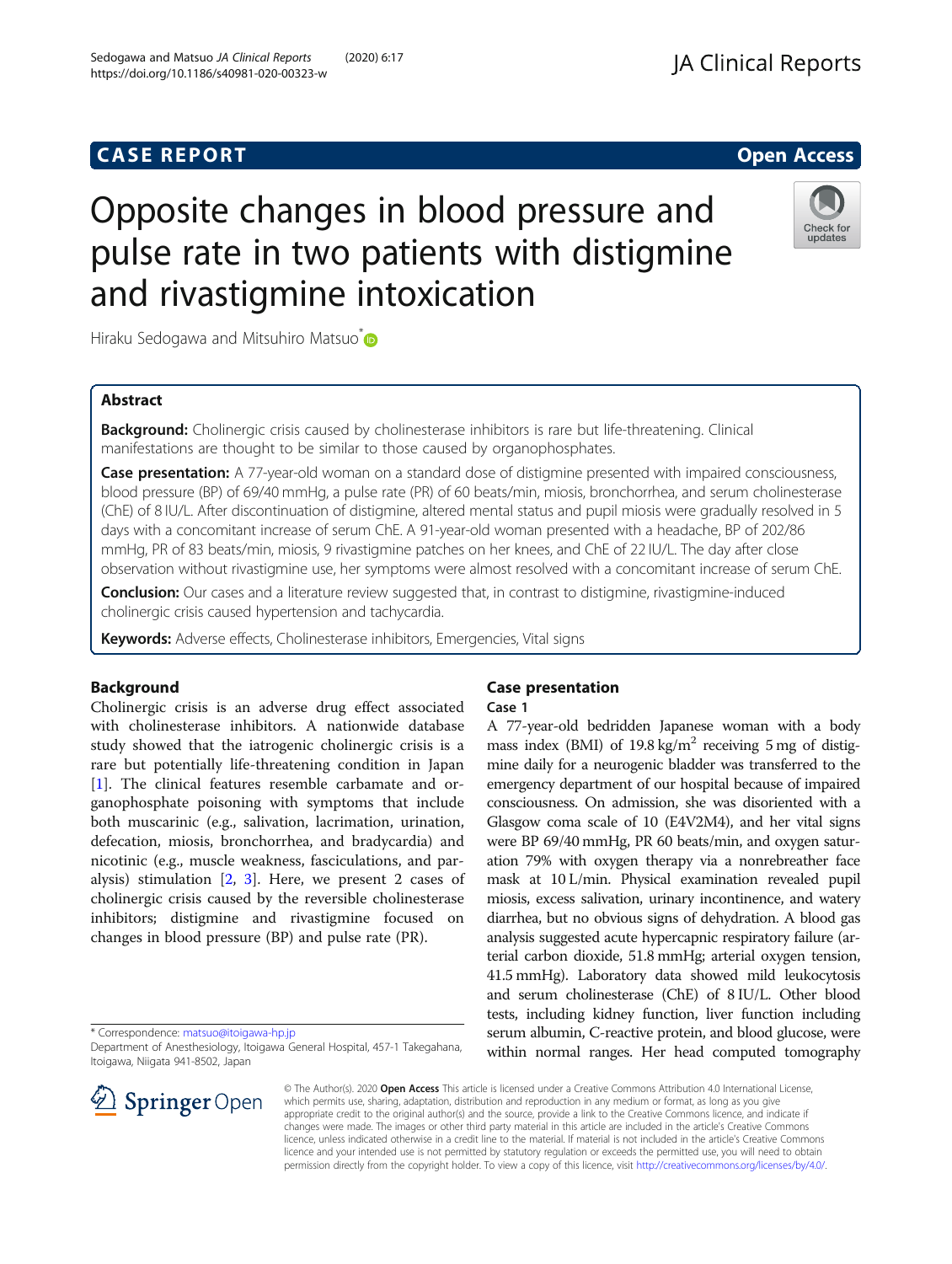(CT) scan, electrocardiography, and chest X-ray were unremarkable. Her chest CT scan revealed slight centrilobular nodules with a large amount of intrabronchial secretion. She was diagnosed with distigmine-induced cholinergic crisis followed by acute hypercapnic respiratory failure because of alveolar hypoventilation due to bronchorrhea.

After admission, distigmine was discontinued, and she received supplemental oxygen therapy and ceftriaxone treatment for a possible concurrent pneumonia. Altered mental status, pupil miosis, respiratory failure, excess salivation, urinary incontinence, and watery diarrhea were gradually resolved in 5 days with a concomitant increase of serum ChE (Table 1 (A)).

#### Case 2

A 91-year-old Japanese woman with Alzheimer's disease was taken to her primary care physician for a headache and lightheadedness. The patient had normal BMI, and her nutritional status seemed to correspond to the chronological age. Her vital signs were BP 202/86 mmHg, PR 83 beats/min, and oxygen saturation 98% in room air. She was referred to our department for further evaluation. On admission to our hospital, physical examination revealed pupil miosis but no findings of lacrimation, urination, or bronchorrhea. The emergency physician noticed 9 rivastigmine patches (4 patches of a 9-mg/day formula and 5 of a 13.5-mg/day formula) attached to her both knees. She said that she mistakenly used these patches instead of topical analgesia. Laboratory data showed mild leukocytosis and a serum ChE of 22 IU/L. Other blood tests, including kidney function, liver function, C-reactive protein, and blood glucose, were within normal ranges. Her head CT scan, electrocardiography, and chest X-ray were unremarkable. She was suspected to be in cholinergic crisis caused by

rivastigmine overdose and was admitted for close observation without rivastigmine use. The day after her admission, her symptoms, headache, lightheadedness, and miosis were almost resolved with a concomitant increase of serum ChE (Table 1 (B)). On day 7, her serum ChE levels returned to baseline at 236 IU/L. Consequently, she was diagnosed with rivastigmine-induced cholinergic crisis.

#### **Discussion**

Distigmine is considered as the main causative drug of cholinergic crisis in Japan [[1](#page-3-0)]. Table [2](#page-2-0) (A) summarizes case reports describing distigmine-induced crisis. Most reports showed development of hypotension and bradycardia. In some patients, vital signs showed a circulatory shock state, requiring vasopressors. Distigmine can induce bradycardia, which is consistent with the report that pyridostigmine, a combination of two molecules in distigmine, shows heart rate reduction in patients with heart failure [[26](#page-3-0)]. In contrast, as in case 2, patients with rivastigmine intoxication developed elevated BP and a relatively increased PR. These findings are compatible with previous reports (Table [2](#page-2-0) (B)). Excessive doses of donepezil, a central acetylcholinesterase inhibitor, induces bradycardia [[27](#page-3-0)–[29\]](#page-3-0); therefore, cholinesterase inhibition in the central nervous system may not participate in the mechanism by which rivastigmine cause tachycardia. A standard dose of rivastigmine was shown not to be associated with any changes in BP or PR [[30](#page-3-0), [31\]](#page-3-0). Future studies are needed to elucidate the mechanisms of hyperdynamic state induced by rivastigmine overdose.

In case 1, a clinical dosage of distigmine had been administered for 7 years until the patient developed cholinergic crisis. Because her caregivers administered the drug, we ruled out the possibility of distigmine abuse.

Table 1 Changes in vital signs and serum cholinesterase before and after both patients' admissions

|             | Days after admission |           |                |           |        |           |           |           |  |  |  |
|-------------|----------------------|-----------|----------------|-----------|--------|-----------|-----------|-----------|--|--|--|
| (Patient A) |                      |           |                |           |        |           |           |           |  |  |  |
|             | $-2m$                | $-1m$     | $\circ$        | $+1$      | $+3$   | $+12$     | $+1m$     | $+2m$     |  |  |  |
| BP, mmHg    | 100/52               | 110/72    | 69/40          | 104/52    | 105/46 | 110/50    | 104/58    | 130/74    |  |  |  |
| PR, bpm     | 64                   | 78        | 60             | 66        | 61     | 61        | 60        | 64        |  |  |  |
| SpO2, %     | 98                   | 98        | 91 (10L)       | 98 (4L)   | 97     | 96        | 96        | 97        |  |  |  |
| ChE, IU/L   | <b>ND</b>            | <b>ND</b> | 8              | <b>ND</b> | 65     | 145       | <b>ND</b> | <b>ND</b> |  |  |  |
| (Patient B) |                      |           |                |           |        |           |           |           |  |  |  |
|             | $-2m$                | $-1m$     | $\overline{0}$ | $+1$      | $+7$   | $+14$     | $+1m$     | $+2m$     |  |  |  |
| BP, mmHg    | 143/83               | 126/69    | 202/86         | 135/65    | 116/45 | 169/81    | 144/66    | 135/63    |  |  |  |
| PR, bpm     | 74                   | 75        | 83             | 85        | 78     | 83        | 83        | 69        |  |  |  |
| SpO2, %     | <b>ND</b>            | <b>ND</b> | 97             | 99        | 97     | 95        | 95        | 99        |  |  |  |
| ChE, IU/L   | <b>ND</b>            | <b>ND</b> | 22             | 78        | 236    | <b>ND</b> | <b>ND</b> | 248       |  |  |  |

Trends in vital signs and serum cholinesterase (ChE) are shown for patients A (case 1) and B (case 2). Data before admission were obtained during routine checkups by their primary care physicians

BP blood pressure, PR pulse rate, SpO2 oxygen saturation, ND not determined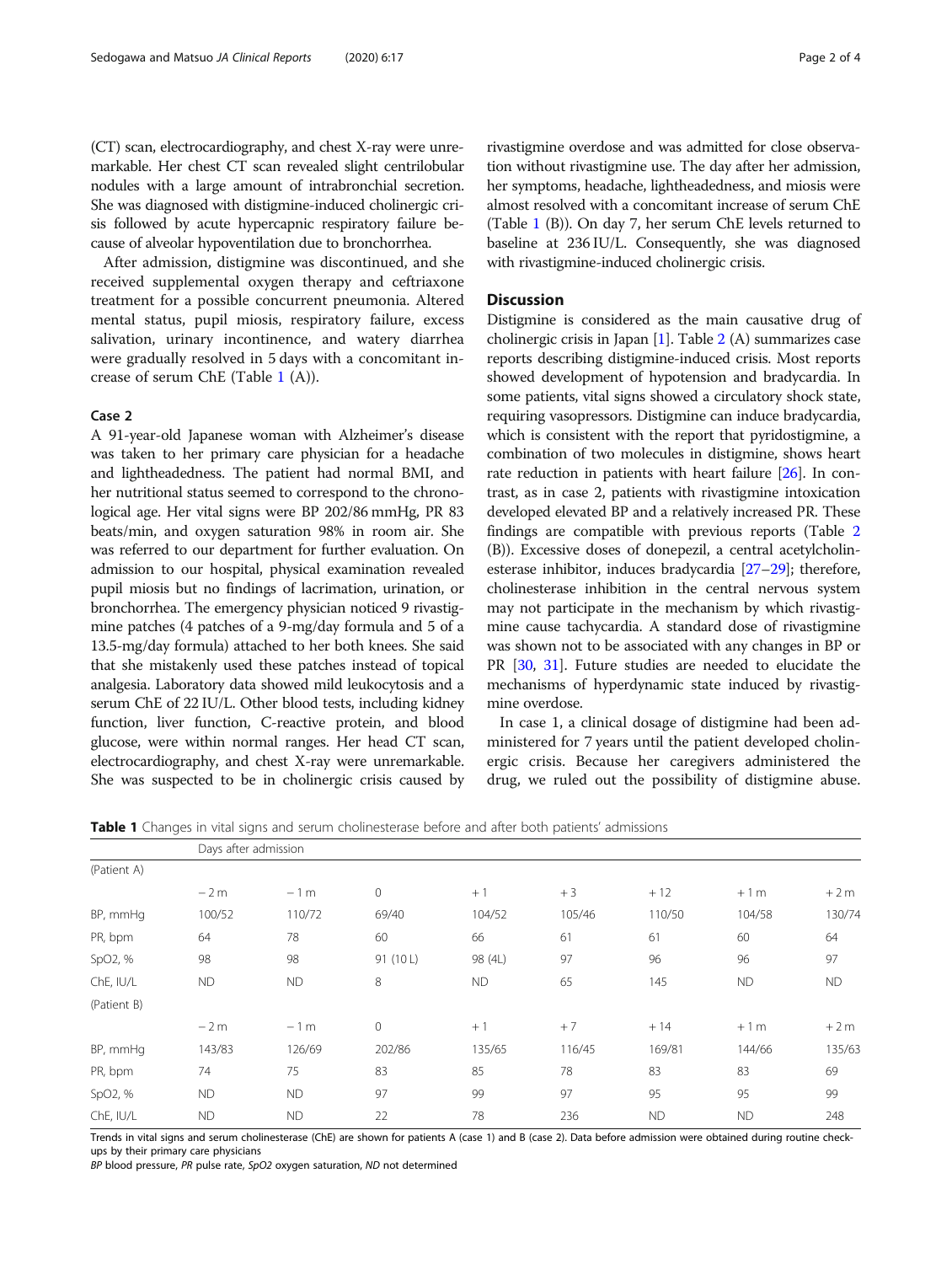<span id="page-2-0"></span>**Table 2** Previous reports showing distigmine and rivastigmine intoxication

|                  | BP, mmHg        | PR, bpm | Age, years | Sex         | Serum ChE, IU/L                            | Ref     |
|------------------|-----------------|---------|------------|-------------|--------------------------------------------|---------|
| (A) Distigmine   | 69/40           | 60      | 77         | F<br>8      |                                            | case #1 |
|                  | Shock           |         | 62         | ${\sf M}$   | $\overline{7}$                             | $[4]$   |
|                  | Shock           |         | 72         | $\mathsf F$ | 11                                         | $[5]$   |
|                  | Shock           |         | 76         | $\mathsf F$ | 11                                         | [6]     |
|                  | <b>ND</b>       | 30      | 77         | ${\sf M}$   | ${\sf ND}$                                 | $[7]$   |
|                  | 50 (palpation)  | 40      | 78         | ${\sf M}$   | 13                                         | $[8]$   |
|                  | 60/34           | 56      | 75         | ${\sf M}$   | $\overline{4}$                             |         |
|                  | 88/50           | 48      | 70s        | ${\sf M}$   | 6                                          | $[10]$  |
|                  | 93/52           | 32      | 71         | ${\sf M}$   | 41                                         | $[11]$  |
|                  | 97/46           | 55      | 54         | F           | 3                                          | $[12]$  |
|                  | 97/64           | 50      | 40s        | F           | 17                                         | $[13]$  |
|                  | 100 (palpation) | 56      | $72\,$     | ${\sf M}$   | 1                                          | $[14]$  |
|                  | 100/60          | 102     | 73         | F           | 76                                         | $[15]$  |
|                  | 104/60          | 56      | 73         | ${\sf M}$   | 16                                         | $[16]$  |
|                  | 104/66          | 94      | 63         | ${\sf M}$   | $0.06\Delta pH^*$                          | $[17]$  |
|                  | 119/37          | 39      | 67         | F           | 26                                         | $[18]$  |
|                  | 120/68          | 88      | 65         | ${\sf M}$   | 564 (range, 3000-6500)                     | $[19]$  |
|                  | 120/76          | 118     | 56         | ${\sf M}$   | 73                                         | $[20]$  |
| (B) Rivastigmine | 202/86          | 83      | 91         | F           | 22                                         | case #2 |
|                  | 120/80          | 89      | 70         | F           | ${\sf ND}$                                 | $[3]$   |
|                  | 150/80          | 106     | 87         | ${\sf M}$   | ${\sf ND}$                                 | $[21]$  |
|                  | 169/119         | 88      | 38         | ${\sf M}$   | 947 U/g hemoglobin (range, 2710-11510 U/g) | $[22]$  |
|                  | 180/90          | 79      | 59         | ${\sf M}$   | 6.0 µkat/L (range, 60-190 µkat/L)          | $[23]$  |
|                  | 186/61          | 83      | 91         | F           | 35                                         | $[24]$  |
|                  | 207/85          | 101     | 80         | F           | <b>ND</b>                                  | $[25]$  |

Vital signs and serum cholinesterase (ChE) upon initial presentation are summarized for patients A (distigmine) and B (rivastigmine)

BP blood pressure, PR pulse rate, ND not determined

\*Reference article did not include the reference range

Her routine checkup before admission showed a stable serum creatinine level of 0.3–0.4 mg/dL over several years, suggesting a  $\geq 100 \text{ mL/min}/1.73 \text{m}^2$  estimated glomerular filtration rate (eGFR). However, her serum creatinine was mildly elevated to 0.76 mg/dL on admission to our hospital, meaning that the eGFR decreased to  $57 \text{ mL/min}/1.73 \text{m}^2$ . Because distigmine is mainly eliminated by renal excretion [\[32](#page-3-0)], the relative decrease in distigmine clearance might have been associated with her distigmine overdose.

Our previous study showed an age-dependent decline in serum ChE levels in physically independent adults [[33\]](#page-3-0). As shown in Table 2, a marked decrease in ChE activity was observed in all cases in which the serum ChE was measured. Lower ChE activity may be associated with lower BP and PR in patients who have experienced a distigmine overdose (Table 2 (A)). In acute organophosphate pesticide poisoning, however, associating ChE activity with disease severity remains controversial [\[34](#page-3-0)]. Further studies are needed to clarify whether serum ChE reflects the severity of cholinesterase-inhibitor intoxication.

## Conclusion

Our findings suggest that, in contrast to distigmine, rivastigmine-induced cholinergic crisis increases the BP and PR. Serum ChE should be periodically measured in patients with cholinesterase inhibitors to avoid lifethreatening adverse effects.

#### Acknowledgements

None.

#### Authors'contributions

SH contributed to the clinical care of patients and to the manuscript preparation. MM contributed to the manuscript preparation. All authors read and approved the final manuscript.

#### Funding

The authors declare that they received no funding for this work.